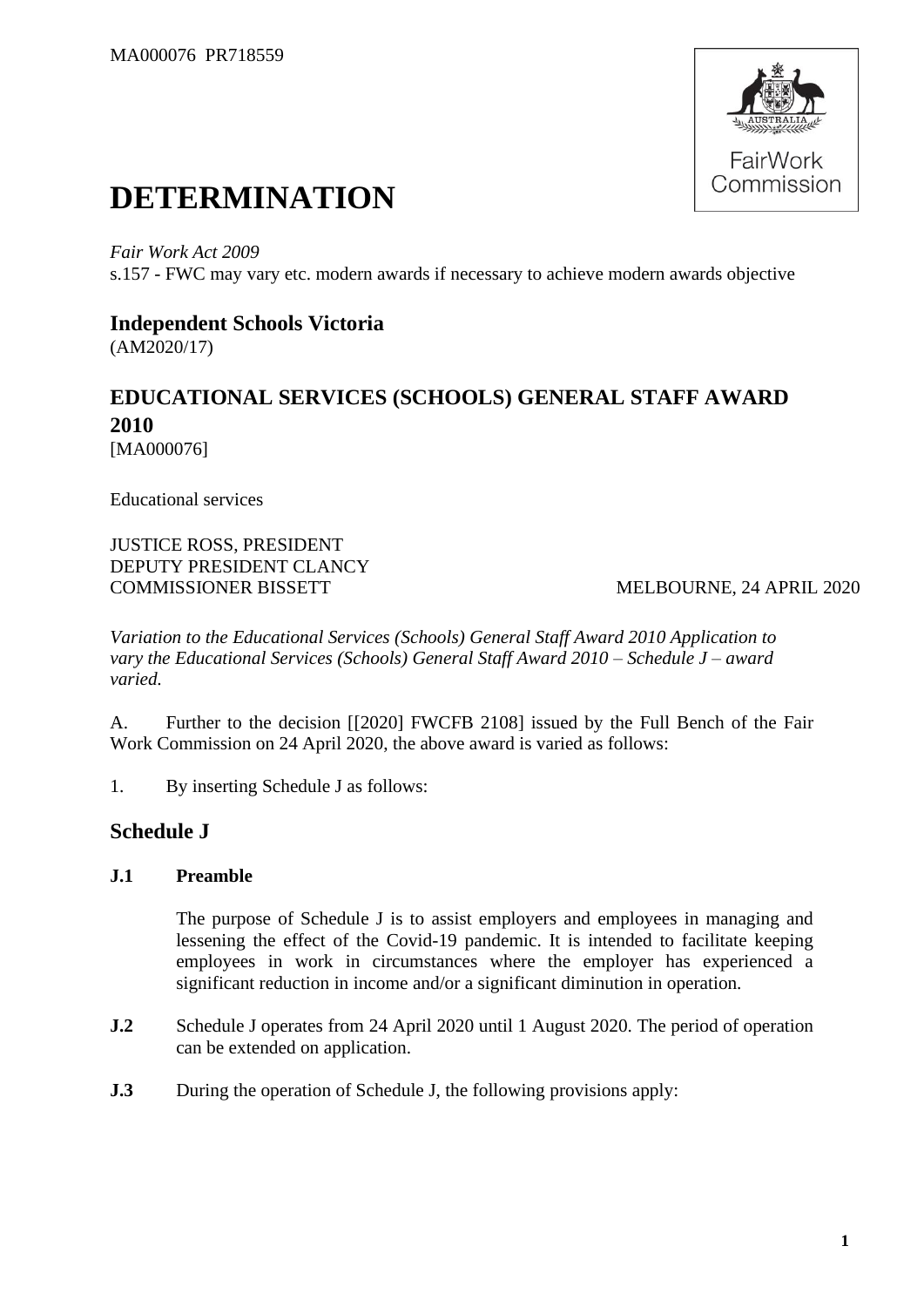#### **J.3.1 Direction to reduce hours**

- **(a)** An employer may issue a notice of intention in writing to direct a full-time or part-time employee to reduce their ordinary hours by up to 25% of their ordinary hours. Subject to the terms of this clause, the direction will come into effect 5 days after the notice of intention was issued and will remain in force for a period of no more than 12 weeks.
- **(b)** Immediately after issuing a notice of intention to direct under clause J.3.1(a) an employer must:
	- **(i)** discuss the reason behind the direction with the employee or their representative
	- **(ii)** notify the Independent Education Union of its intention to implement the change(s) in ordinary working hours
- **(c)** Where an employer complies with clause J.3.1(b) and the discussions result in a different reduction than that contained in the notice of intention, the employer does not need to provide the 5 day notice period again.
- **(d)** Upon the expiration of a direction made under clause J.3.1(a), an employer can issue a further notice of intention to direct if the circumstances in clause J.1 necessitate.
- **(e)** An employee given a direction under clause J.3.1(a) will continue to accrue annual leave and personal/carer's leave, and any other applicable accruals under this Award, based on each full-time or part-time employee's ordinary hours of work prior to the reduction in hours occurring as a result of a direction given in accordance with clause J.3.1(a).
- **(f)** If an employee given a direction under clause J.3.1(a) takes a period of paid annual leave or personal/carer's leave, the payment for that leave will be based on the full-time or part-time employee's ordinary hours of work prior to the reduction in hours as a result of a direction given in accordance with clause J.3.1(a).
- **(g)** Where an employee typically receives payment during periods of leave without pay in non-term time pursuant to an arrangement under clause 11–Leave without pay during non-term weeks, the employee will be paid during non-term time at the reduced rate of pay. However, in accordance with clause J.3.1(f) above, this does not apply to a period of annual leave taken during non-term weeks in the relevant year. Upon the conclusion of the direction all such employees will receive payment for subsequent non-term periods at the annualised rate of pay applicable prior to the commencement of the direction.
- **(h)** Consistent with the temporary basis of this schedule a full-time employee directed to work part-time retains their substantive full-time position.